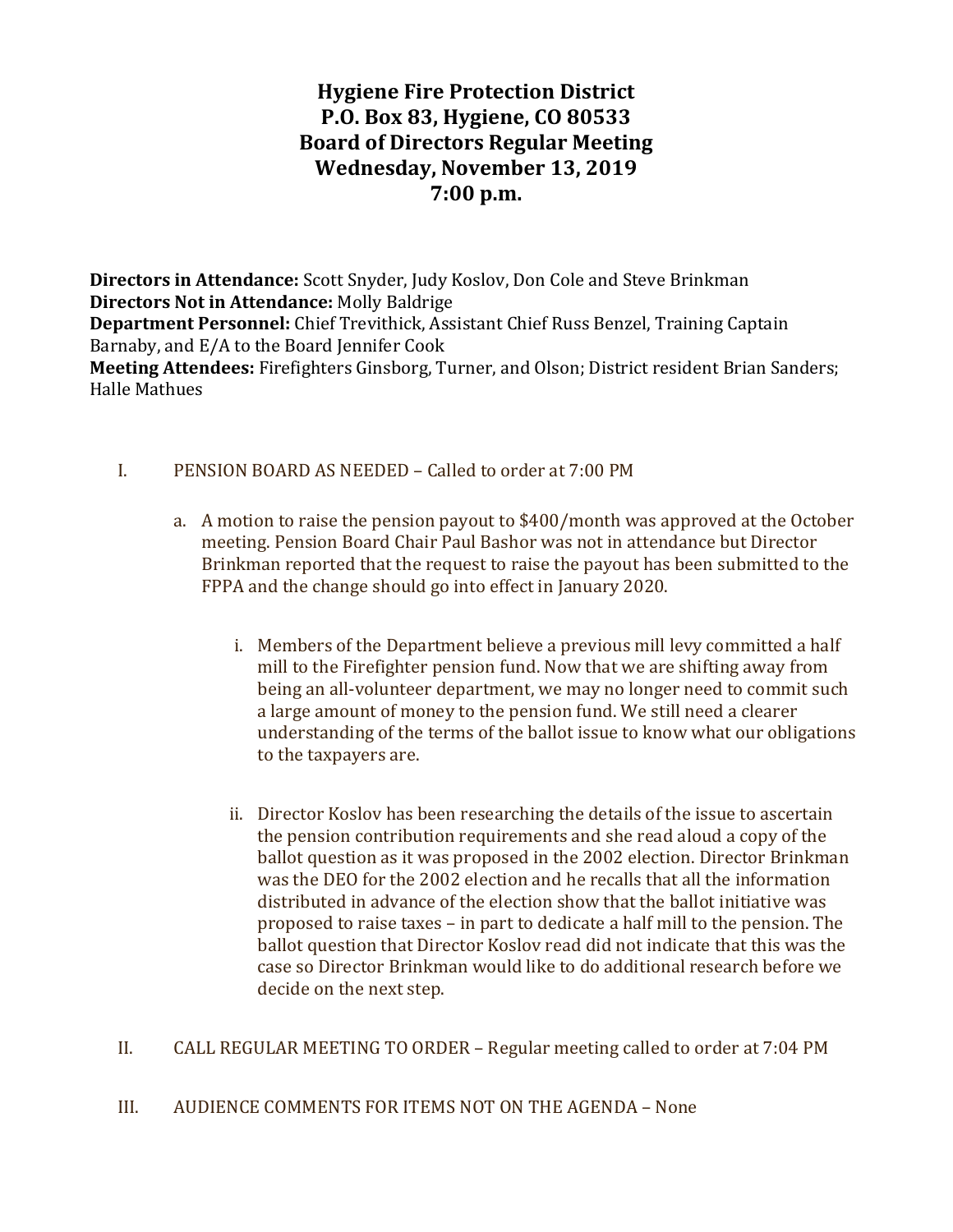## IV. PUBLIC HEARINGS

- a. Mountain Brook Exclusion The floor was opened for public comment on the exclusion at 7:05 PM. No public comments either for or against.
	- i. Only two of the four properties seeking an exclusion are within the boundaries of the HFPD. We could try to fight the exclusion with Boulder County but there isn't much value in doing so since the District won't benefit, regardless of whether or not the property stays within our boundaries. It's zoned for agricultural use so, even if it stays within the HFPD, it couldn't be developed into anything that increases property tax revenue.
	- ii. A MOTION to grant the Mountain Brook Properties' petition for exclusion from the Hygiene Fire Protection District was made by Director Brinkman. Director Cole seconded and the motion was approved by unanimous vote.

# V. APPROVE MINUTES

- a. Study Session, October 5, 2019 Postponed until the December Board meeting.
- b. Regular Meeting, October 9, 2019 A MOTION to approve the regular Board meeting minutes was made by Director Brinkman. Director Cole seconded and the motion was approved by unanimous vote.

## VI. REPORTS

- a. Treasurer's report
	- i. Director Baldrige was not in attendance so there was no discussion of the financial statements.
	- ii. 2020 Budget, Advertise public hearing for December  $11<sup>th</sup>$  The 2020 budget must be presented for public comment at the December meeting. Director Koslov has submitted the budget notice publication and it is scheduled to run in the Times-Call on December 8<sup>th</sup>.
		- 1. A MOTION to hold the public hearing on the 2020 budget at the regular Board meeting on December 11th was made by Director Brinkman. Director Cole seconded and the motion was approved by unanimous vote.
- b. Secretary's report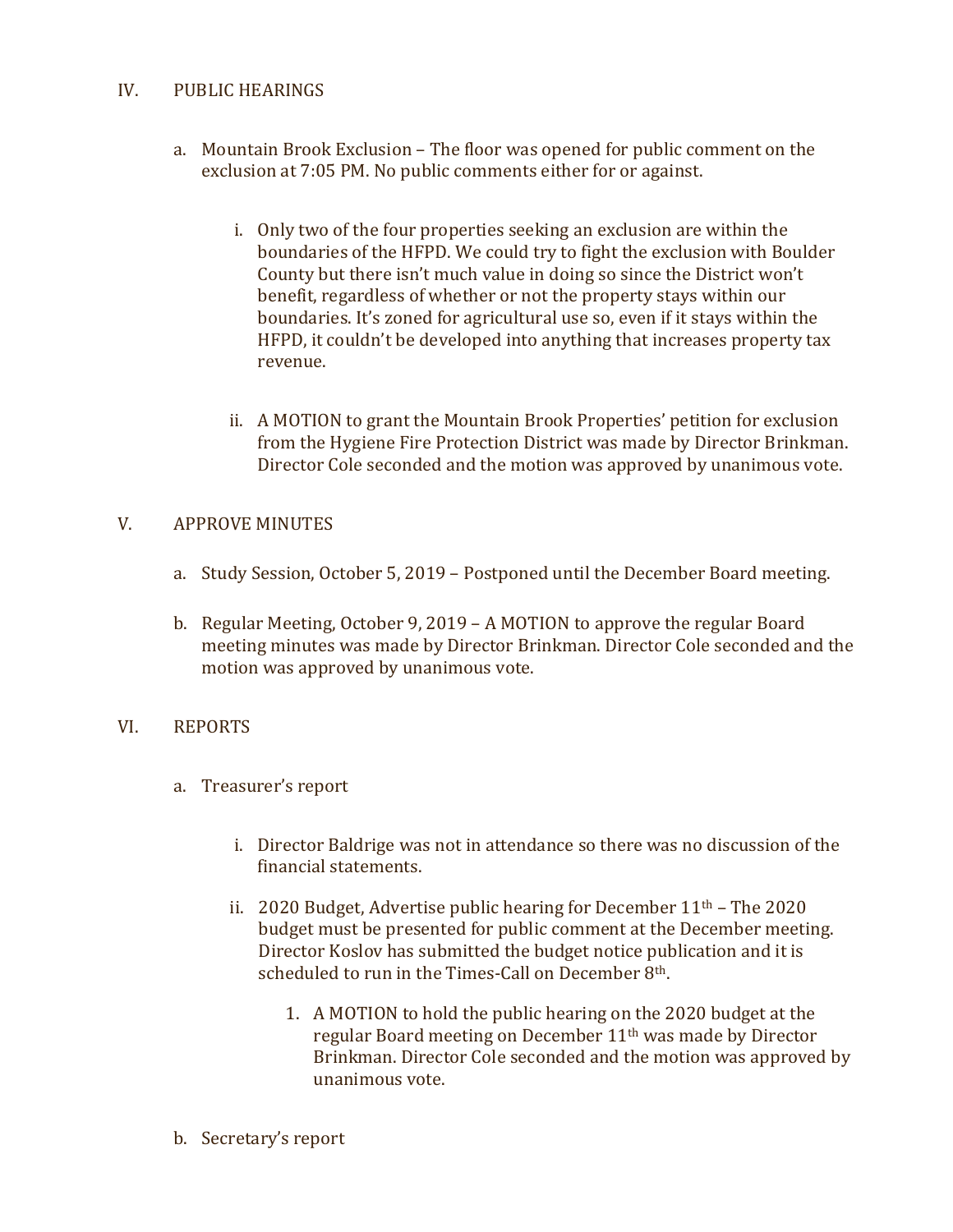- i. Upcoming deadlines
	- 1. The Christmas Party will take place on December 6th.
	- 2. Approve the 2020 budget at the December meeting.
	- 3. Elections Three Board members' terms are up next year and we need to keep looking for alternatives to fill those positions. Directors Snyder and Koslov have the option to run for another term but Director Baldrige is term limited and will need to be replaced. There are at least three residents who have expressed interest in running and we will need to have an election if there are more candidates than seats. Director Koslov has recruited a local resident to serve as the Designated Election Official (DEO) in the event that we hold Board Member elections. He served as an election judge in the 2018 election so he has some familiarity with the process. Director Koslov will get him signed up for DEO training in January with Lyons Gaddis.
		- The deadline to submit Board Member Self-Nomination forms is February 28th. We need to start making the District aware of the open seats as soon as possible and Director Koslov would like to include an alert to the newsletter mailer.
- c. Chief's Report
	- i. Fuel Tanks No update but the mission is still in process. FF Turner has been putting together paperwork that details the differences between the tanks we have and what Boulder County is demanding, based on price, quality, durability, safety, etc. If for some reason Boulder County still says that we cannot use the tanks we have, FF Turner is trying to establish a system of credit with the manufacturer for new tanks.
	- ii. Shift Coverage November coverage is looking good. Currently there is at least one person scheduled for each shift and December is already shaping up the same way.
		- 1. Volunteer members have been responsive to calls. Knowing that a backup team is coming right behind allows the people on shift to get out the door faster.
	- iii. Other Issues & Opportunities
		- 1. John Mathues is working with Sadie Stark and the City of Longmont on a grant to get new SCBAs. We qualify for the grant because the SCBAs being used currently are no longer compliant with NFPA standards due to their age. If the grant application is approved, we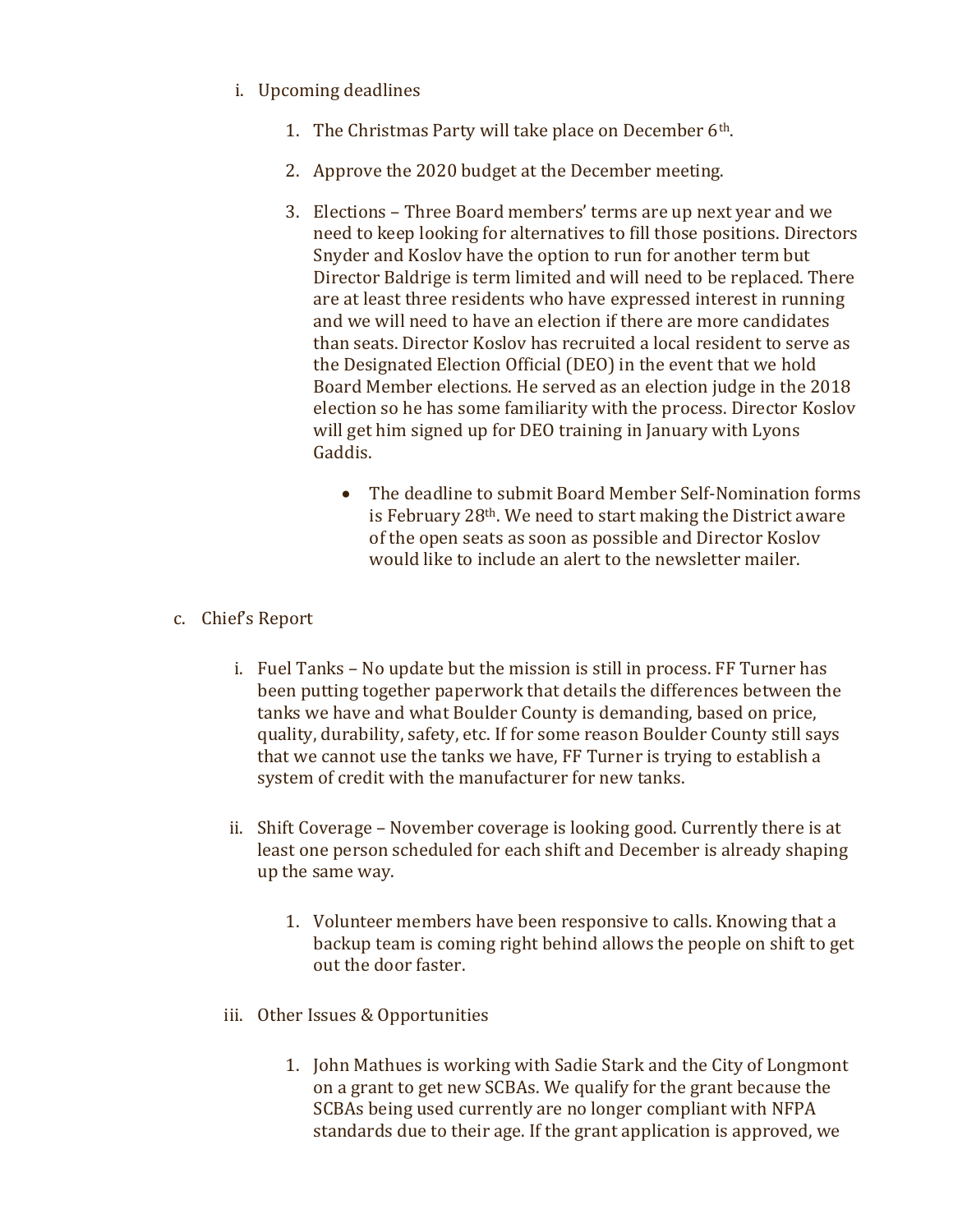would be able to purchase brand new SCBAs, masks and a Cascade filling system for only 5% of the regular cost. We have a Cascade system now but it's too small to be used with the new packs.

- 2. Four Department members are going through Longmont's academy. If they pass there is a good chance that they could be hired on as career firefighters. A number of HFPD members are graduating this month from other academies. The benefit to having members training at other departments is that they can bring what they've learned back to Hygiene so our members can benefit from their training as well.
- 3. Chief Trevithick got the titles for the Side x Side and the Jet Ski trailer. No title for the Jet Ski but everything is in HFPD's name so there shouldn't be any problems if/when we eventually decide to resell them.
- 4. 2831 (Fire suppression vehicle) is available right now and we have a crew that could take it out if there was a fire.
- 5. Some of the Hygiene FFs recently served lunch at the local elementary school. The kids were excited to see the firefighters and everyone had a lot of fun.

## VII. OLD BUSINESS

- a. Meeting with Mt. View FPD Director Snyder and Chief Trevithick met with the Chief and Board President of Mountain View to see what might be possible in the way of collaboration or cooperation to get an ambulance into the HFPD or other service improvements. Mountain View is in process with Lafayette and Rocky Mountain Fire to form an authority (not a merger at this time) and they are working towards operating as a single agency fire department. Mountain View indicated they would be willing to consider including Hygiene in the authority if the HFPD were to pursue a complete merger with Mountain View, but it would require the HFPD voters to approve doubling the current mill levy in order to match the contributions of the other Districts.
	- i. Their primary station is East of Longmont but they have a number of others stations across Mead, Erie, Niwot, and Dacono. It could be beneficial to the community we joined a larger operation but if we aren't ready to join the authority it's possible to first explore cooperative efforts at smaller levels to get a sense of what arrangement might work. If we were to join, we would be co-equals within the operation, which is something that seems unlikely with Longmont's Fire Department. In the situation that Mountain View is offering, Hygiene could maintain its independence; have our own Board;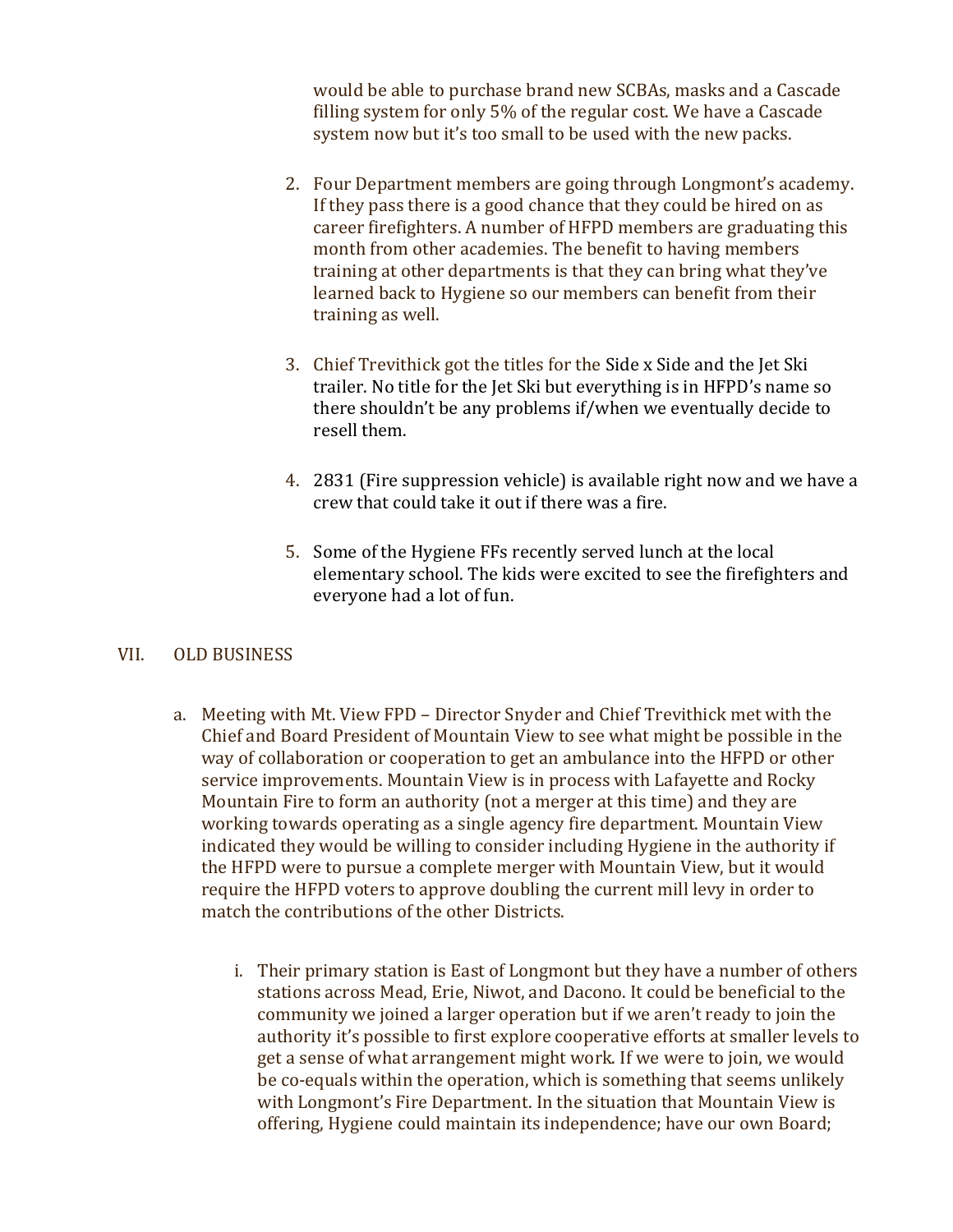keep our name, people and equipment, etc., but we would have the resources of a much larger operation. Some systems could be combined to streamline activities and positions (ex. Fire marshal, administrative services), which would cut costs in the long run.

- ii. Joining with a larger organization would allow us to offer better ambulance service to our District and it could be the solution to the problems associated with buying and equipping our own ambulance. Mountain View spreads ambulances across their Districts and we could have faster access to service because a vehicle could be stationed between Hygiene and Mead.
- iii. Training Captain Barnaby spoke on behalf of the FFs. The general opinion is that the HFPD won't last long in its current form so we need to consider long-term prospects to survive. A lot of Districts around the state are collaborating to sustain their Departments and serve its residents. The FFs acknowledge that there are still a lot of questions on how our Department would be structured but the biggest concern is what is best for our taxpayers.
- iv. Director Snyder will see about setting up an informal meeting between the Board Members of Mountain View and Hygiene to discuss how such an arrangement would evolve and how it would impact the HFPD.
- b. Newsletter There has been a lot of good discussion about the content and what should go onto the website versus what should go into the newsletter. The goal is to get the newsletter out by the end of the year. Brian Sanders sent out the current version for editing feedback and suggestions on what content should go where.
	- i. Director Koslov would like to solicit nomination for Board members in the newsletter and on the website.
	- ii. We need to find a graphic designer to help with the newsletter, as well as to create a logo for the 501(c)3.

## VIII. NEW BUSINESS - None

## IX. AGENDA NEXT MONTH

- a. Work Session? The meeting with Mountain View will serve as the work session.
- b. Regular Meeting No discussion
- X. ADJOURNMENT A MOTION to adjourn the meeting was made by Director Brinkman at 8:05 PM. Director Cole seconded and motion was approved by unanimous vote.